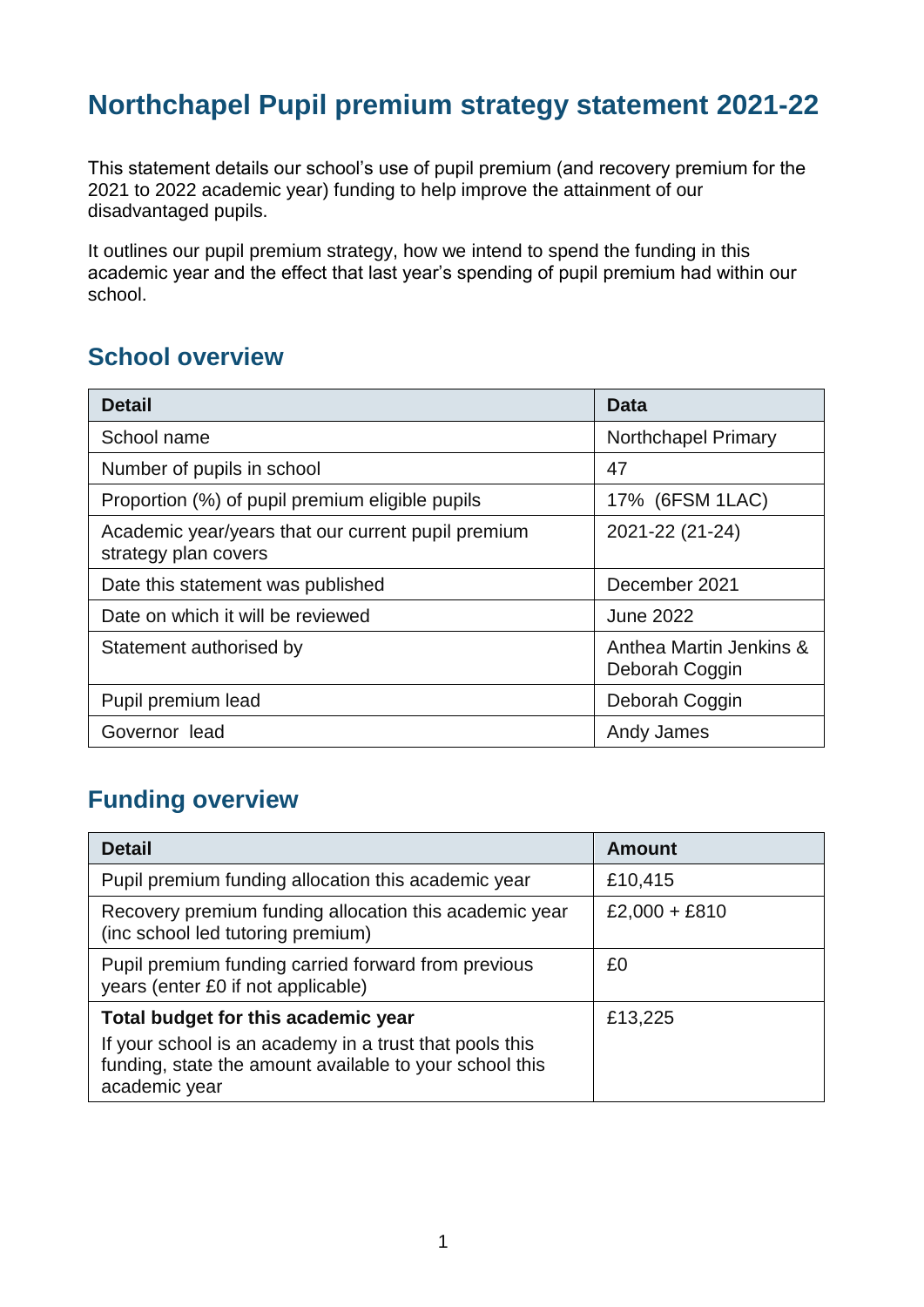# **Part A: Pupil premium strategy plan**

# **Statement of intent**

At Northchapel Primary, our intention is that all pupils, will grow into kind and curious children who aspire to succeed. We recognise that disadvantaged pupils irrespective of their background or the challenges they face, should make good progress and achieve high attainment across all subject areas. The focus of our pupil premium strategy is to support disadvantaged pupils to achieve that goal, including progress for those who are already high attainers.

We will consider the challenges faced by vulnerable pupils, such as those who have a social worker and young carers. The activity we have outlined in this statement is also intended to support their needs, regardless of whether they are disadvantaged or not.

High-quality teaching is at the heart of our approach, with a focus on areas in which disadvantaged pupils require the most support. This is proven to have the greatest impact on closing the disadvantage attainment gap and at the same time will benefit the non-disadvantaged pupils in our school. Implicit in the intended outcomes detailed below, is the intention that non-disadvantaged pupils' attainment will be sustained and improved alongside progress for their disadvantaged peers.

Our strategy is also integral to wider school plans for education recovery, notably in its targeted support through the School Led Tutoring Programme for pupils whose education has been worst affected, including non-disadvantaged pupils.

Our approach will be responsive to common challenges and individual needs, rooted in robust diagnostic assessment, not assumptions about the impact of disadvantage. The approaches we have adopted complement each other to help pupils excel. To ensure they are effective we will:

- ensure disadvantaged pupils are challenged in the work that they're set
- act early to intervene at the point need is identified
- adopt a whole school approach in which all staff take responsibility for disadvantaged pupils' outcomes and raise expectations of what they can achieve

# **Challenges**

This details the key challenges to achievement that we have identified among our disadvantaged pupils.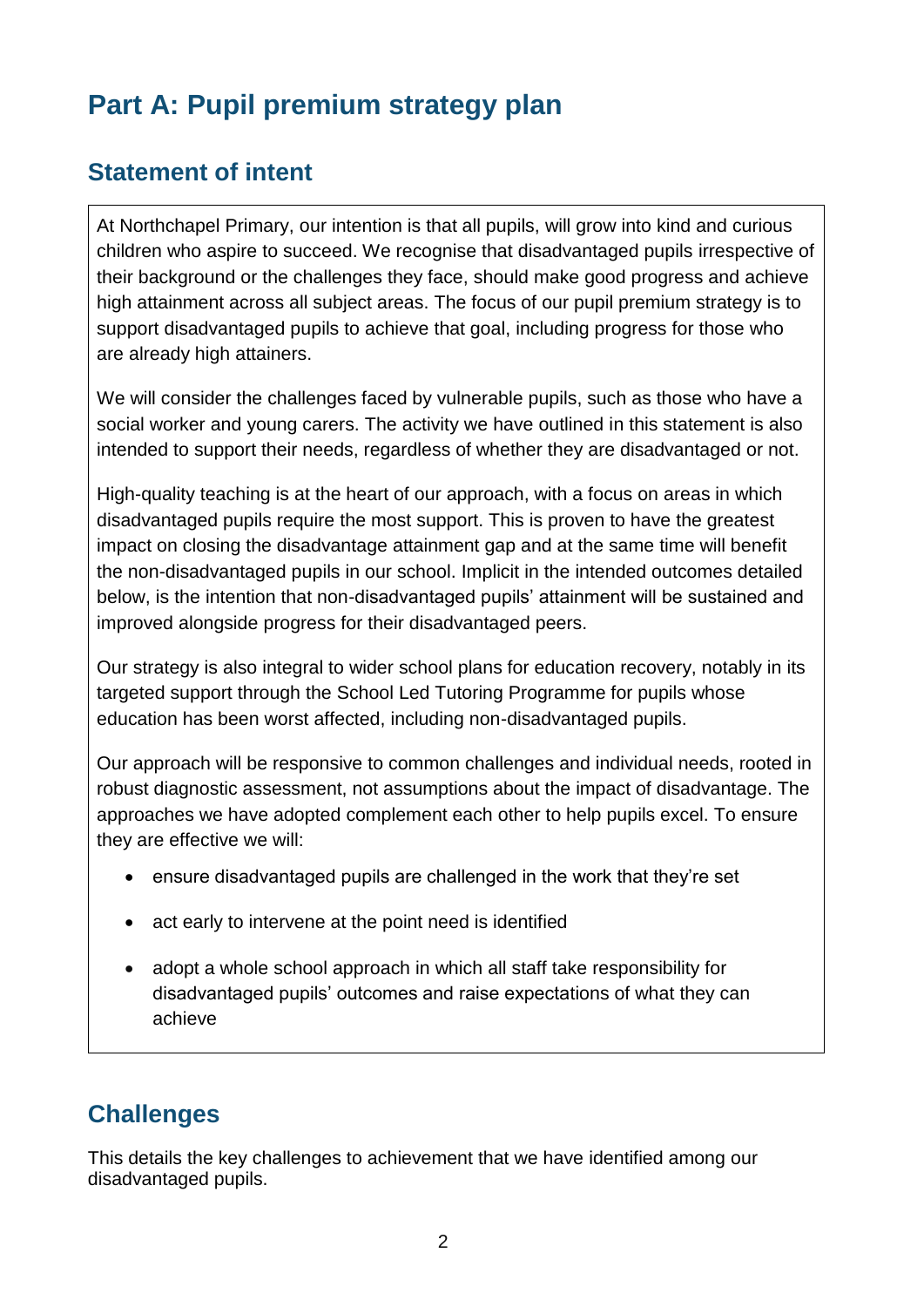| <b>Challenge</b><br>number | <b>Detail of challenge</b>                                                                                                                                                                                                                                                                                                                                                                                                                        |
|----------------------------|---------------------------------------------------------------------------------------------------------------------------------------------------------------------------------------------------------------------------------------------------------------------------------------------------------------------------------------------------------------------------------------------------------------------------------------------------|
| 1                          | Our assessments (including wellbeing survey), observations and discus-<br>sions with pupils and families have identified social and emotional is-<br>sues for many pupils and have difficulty with being ready for learning,<br>self- regulation and resilience, this may be part due to a lack of enrich-<br>ment opportunities during school closure. These challenges particularly<br>affect disadvantaged pupils, including their attainment. |
|                            | Teacher referrals for support have markedly increased during the<br>pandemic. 7 pupils (3 of whom are disadvantaged) were identified in<br>2021 currently require additional support with social and emotional<br>needs due to vulnerabilities, with 3 (3 of whom are disadvantaged)<br>receiving small group interventions.                                                                                                                      |
| $\overline{2}$             | Internal assessments indicate that prior attainment in learning for core<br>subjects and basic skills in disadvantaged pupils is significantly below<br>that of non-disadvantaged pupils. The gap sometimes widens in KS2 for<br>disadvantaged pupils.                                                                                                                                                                                            |
| 3                          | Assessments, observations, and discussions with pupils indicate<br>underdeveloped oral language skills and vocabulary gaps among many<br>disadvantaged pupils. These are evident from Reception through to KS2<br>and in general, are more prevalent among our disadvantaged pupils<br>than their peers.                                                                                                                                          |
| 4                          | Monitoring of attendance indicates that Covid-19 and other factors have<br>severely affected attendance for some disadvantaged pupils, therefore<br>affecting academic progress and attainment despite the home/remote<br>learning offer.                                                                                                                                                                                                         |
| 5                          | Assessments, observations, and discussions with pupils suggest some<br>disadvantaged pupils generally have greater difficulties with phonics<br>than their peers. This negatively impacts their development as readers.<br>They also have poor access to resources for reading at home i.e. high<br>quality books, support in their home learning and experiences that<br>contribute to good comprehension skills.                                |

### **Intended outcomes**

This explains the outcomes we are aiming for **by the end of our current strategy plan**, and how we will measure whether they have been achieved.

| <b>Intended outcome</b>                                                                                                                             | <b>Success criteria</b>                                                                                                                                        |
|-----------------------------------------------------------------------------------------------------------------------------------------------------|----------------------------------------------------------------------------------------------------------------------------------------------------------------|
| Gaps are identified and targeted in<br>reading, writing and maths. Teaching and<br>interventions are put in place to close the<br>gaps in learning. | Formative and summative assessments<br>will show gaps to be addressed. Planning<br>is adapted accordingly.<br>Pupils will make expected or better<br>progress. |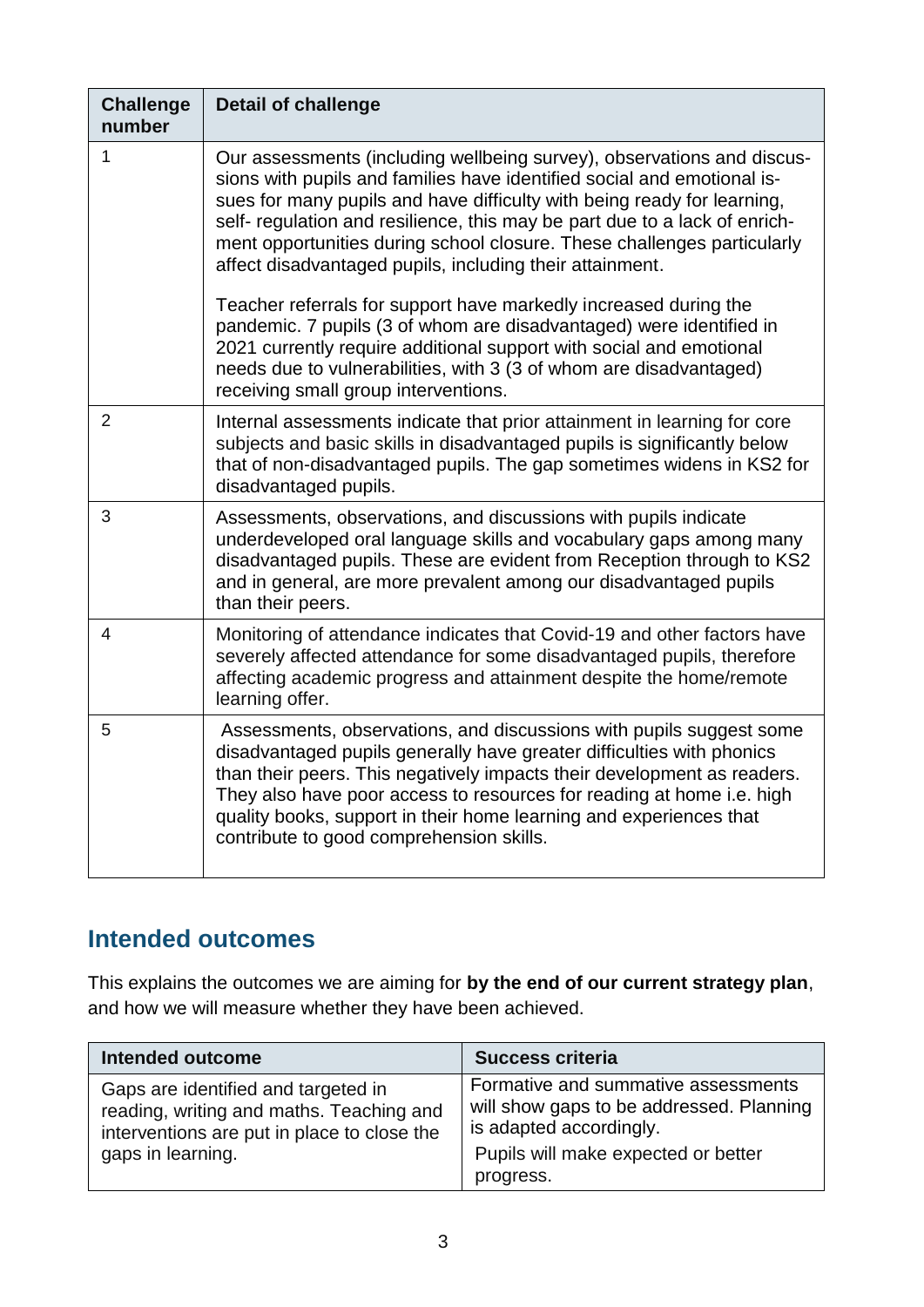| Pupils can access the learning in class<br>because they are self-regulating and<br>more resilient when facing problems.                                                                                 | Provide access to ELSA sessions and<br>strategies for self-regulation and to<br>boost self-esteem will be established to<br>support pupils to be more resilient.                   |
|---------------------------------------------------------------------------------------------------------------------------------------------------------------------------------------------------------|------------------------------------------------------------------------------------------------------------------------------------------------------------------------------------|
| Oracy is improved and speech and<br>language issues are addressed with<br>targets met for the individuals which will<br>improve reading and writing outcomes.                                           | Literacy skills in reading and writing will<br>improve. Pupils achieve expected levels<br>in reading and writing by 2025.                                                          |
| Attendance improves and or engagement<br>through remote learning improves, if<br>having to self-isolate or lockdown.                                                                                    | Through ELSA sessions issues at home<br>as well as in school will be addressed<br>and attendance will improve as a result.                                                         |
| Parents and pupils are supported to<br>achieve improved routines to be ready for<br>school and to access the remote home<br>learning and homework.                                                      | Pupils are seen to engage more with<br>remote learning and homework set by<br>teachers. Improves ready for learning<br>outcomes in class too.                                      |
| Pupils have access to high quality texts<br>both within the class and to take home to<br>read which are appropriate reading ability.<br>All pupils achieve the national average or                      | Literacy skills in reading and writing will<br>improve. Pupils achieve expected levels<br>in reading and writing.                                                                  |
| better in reading, writing and maths.<br>Pupils are equipped and ready for learning<br>on a par with their peers.<br>Pupils are exposed to a wide range of<br>social/cultural and sporting experiences. | Pupils are more aware of the wider<br>context of life by experiencing events<br>and places that they would not normally<br>receive in their family experiences.                    |
| Gaps in phonics knowledge closed across<br>the school due to a robust phonics scheme<br>in place from Reception to KS2.                                                                                 | Increased scores of disadvantaged pupils<br>will be evident in Year 1 phonics tests<br>and KS2 reading outcomes will be at<br>least consistent to local and national fig-<br>ures. |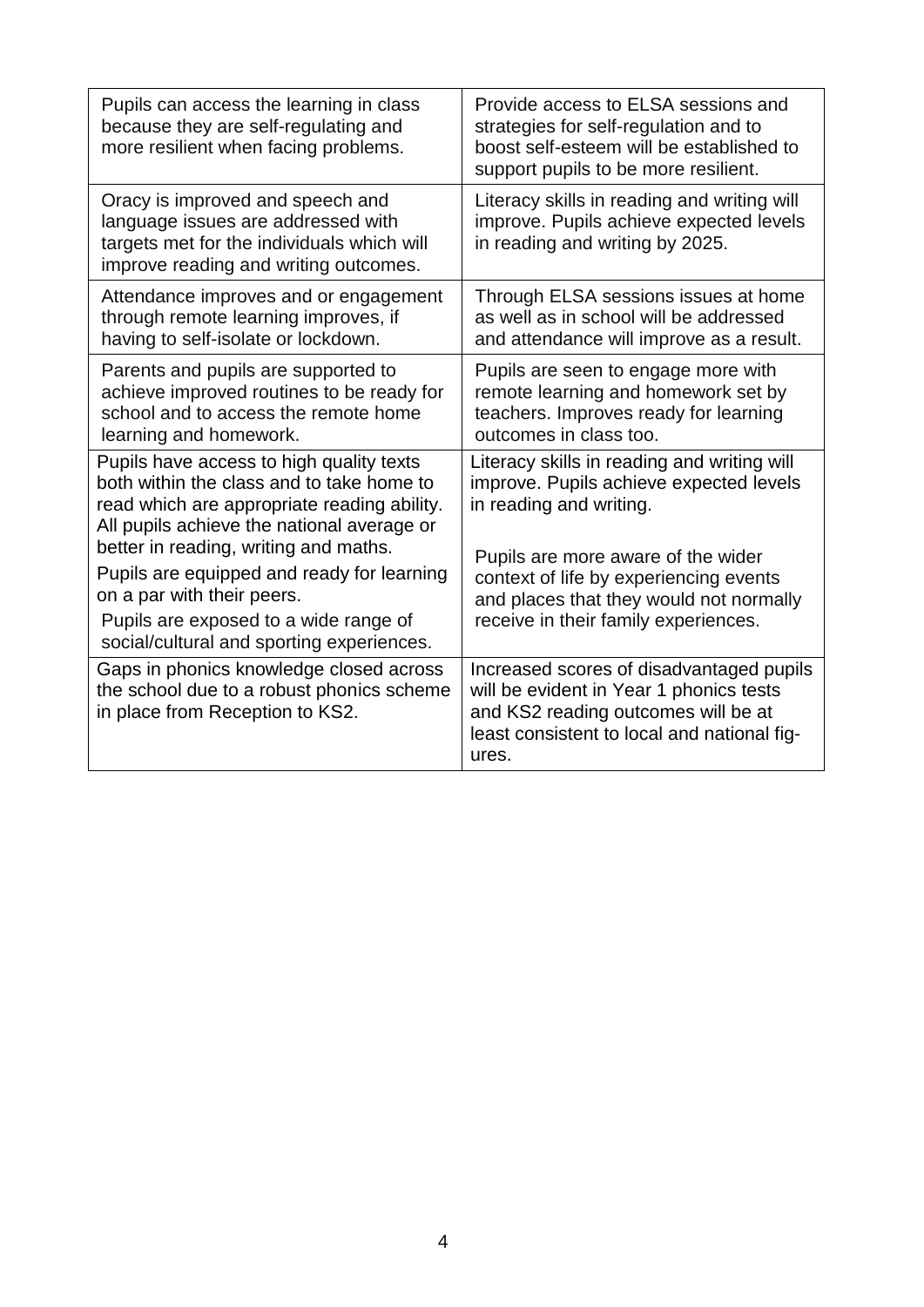# **Activity in this academic year**

This details how we intend to spend our pupil premium (and recovery premium funding) **this academic year** to address the challenges listed above.

## **Teaching (for example, CPD, recruitment and retention)**

Budgeted cost: £ 10, 000

| <b>Activity</b>                                                                                                                                                                                                                                                                       | <b>Evidence that supports this</b><br>approach                                                                                                                                                                                                                                                                                                                  | <b>Challenge</b><br>number(s)<br>addressed |
|---------------------------------------------------------------------------------------------------------------------------------------------------------------------------------------------------------------------------------------------------------------------------------------|-----------------------------------------------------------------------------------------------------------------------------------------------------------------------------------------------------------------------------------------------------------------------------------------------------------------------------------------------------------------|--------------------------------------------|
| Purchase of<br>standardised<br>diagnostic<br>assessments for<br>spelling and reading<br>to accompany new<br>PIRA/PUMA<br>purchased last year<br>Training for staff to<br>ensure assessments<br>are interpreted and<br>administered<br>correctly.                                      | Standardised tests can provide<br>reliable insights into the specific<br>strengths and weaknesses of each<br>pupil to help ensure they receive the<br>correct additional support through<br>interventions or teacher instruction:<br>Standardised tests   Assessing and<br><b>Monitoring Pupil Progress  </b><br><b>Education Endowment Foundation  </b><br>EEF | 2,3,4,5                                    |
| Purchase further<br>phonics scheme<br>resources to support<br>teaching and more<br>decodable Oxford<br><b>Reading Tree books</b><br>for application and<br>practice of phonics<br>taught.                                                                                             | Phonics approaches have a strong<br>evidence base that indicates a<br>positive impact on the accuracy of<br>word reading (though not<br>necessarily comprehension),<br>particularly for disadvantaged pupils:<br><b>Phonics   Toolkit Strand   Education</b><br><b>Endowment Foundation   EEF</b>                                                               | 5                                          |
| Embedding dialogic<br>activities across the<br>school curriculum.<br>These can support<br>pupils to articulate key<br>ideas, consolidate un-<br>derstanding and ex-<br>tend vocabulary.<br>We will purchase<br>resources and fund<br>ongoing teacher<br>training and release<br>time. | There is a strong evidence base that<br>suggests oral language interven-<br>tions, including dialogic activities<br>such as high-quality classroom dis-<br>cussion, are inexpensive to imple-<br>ment with high impacts on reading:<br>Oral language interventions   Toolkit<br><b>Strand   Education Endowment</b><br><b>Foundation   EEF</b>                  | 3                                          |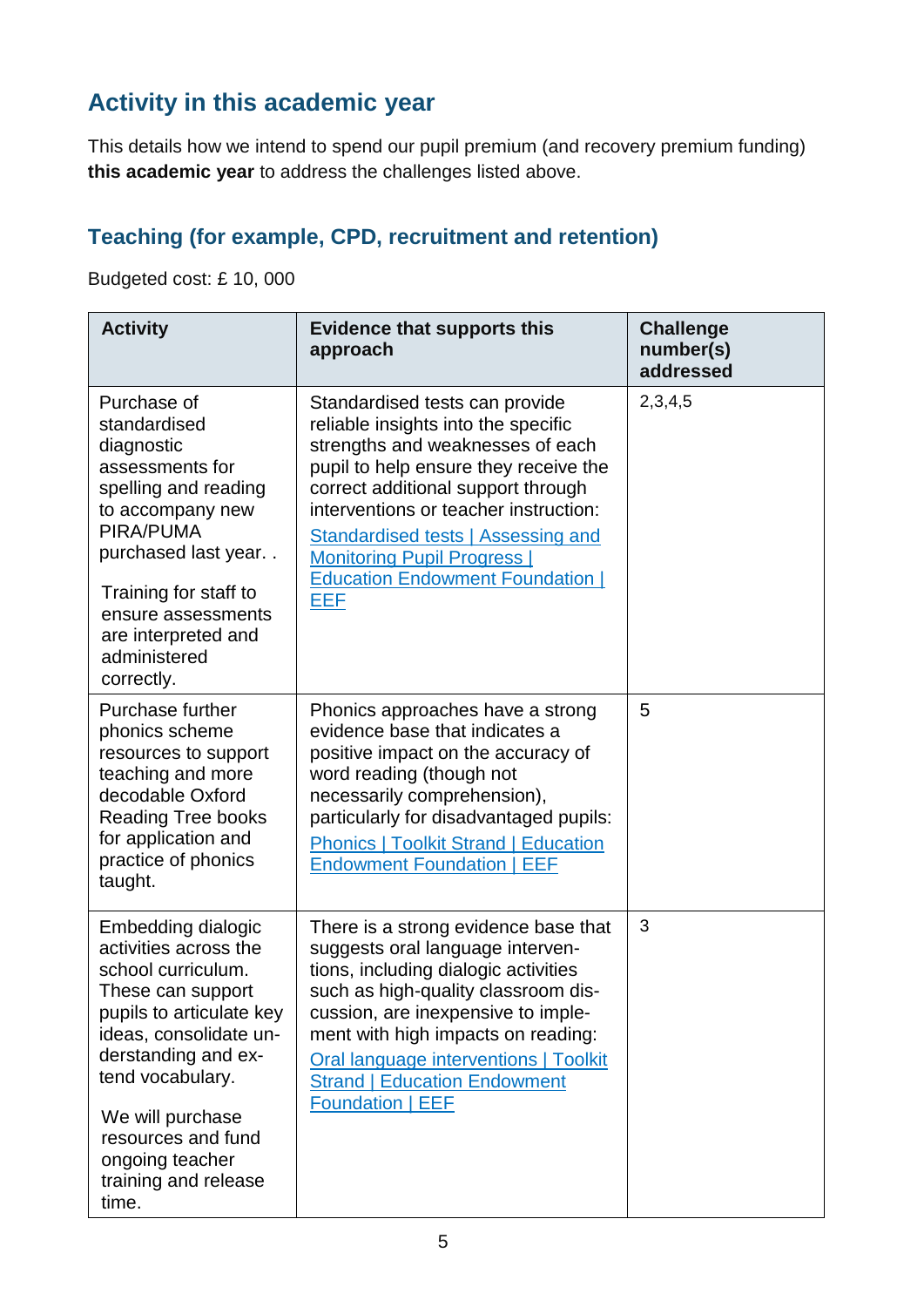| Continued research<br>and development of<br>teaching staff and<br>their knowledge of<br>metacognition and<br>how this impacts all<br>children's learning<br>and thinking skills.                                                                                                                                                              | https://educationendowmentfounda-<br>tion.org.uk/education-evidence/evi-<br>dence-reviews/metacognition-and-<br>self-regulation                                                                                                                                                                                                                                                                                                                                                                                                                                                                                                    | 1,2 |
|-----------------------------------------------------------------------------------------------------------------------------------------------------------------------------------------------------------------------------------------------------------------------------------------------------------------------------------------------|------------------------------------------------------------------------------------------------------------------------------------------------------------------------------------------------------------------------------------------------------------------------------------------------------------------------------------------------------------------------------------------------------------------------------------------------------------------------------------------------------------------------------------------------------------------------------------------------------------------------------------|-----|
| Enhancement of our<br>maths teaching and<br>curriculum planning in<br>line with DfE and EEF<br>guidance.<br>We will fund teacher<br>release time to embed<br>key elements of guid-<br>ance in school and to<br>access Maths Hub re-<br>sources and CPD (in-<br>cluding Teaching for<br>Mastery training).                                     | The DfE non-statutory guidance has<br>been produced in conjunction with<br>the National Centre for Excellence in<br>the Teaching of Mathematics, draw-<br>ing on evidence-based approaches:<br>Maths_guidance_KS_1_and_2.pdf<br>(publishing.service.gov.uk)<br>The EEF guidance is based on a<br>range of the best available evidence:<br><b>Improving Mathematics in Key</b><br>Stages 2 and 3                                                                                                                                                                                                                                    | 2,3 |
| Enhancement of our<br>English teaching and<br>curriculum planning in<br>line with DFE and<br><b>EEF Guidance.</b><br>We will fund<br>curriculum resources<br>and teacher training.<br>We will adopt a<br>mastery style of<br>teaching writing<br>including a focus on<br>improving oracy and<br>vocabulary which will<br>transfer to writing. | The EEF guidance is based on a<br>range of the best available evidence:<br>https://educationendowmentfounda-<br>tion.org.uk/education-evidence/guid-<br>ance-reports/literacy-ks-<br>1?utm_source=/education-evi-<br>dence/guidance-reports/literacy-ks-<br>1&utm_medium=search&utm_cam-<br>paign=site_search&search_term=im-<br>proving%20literacy<br>https://educationendowmentfounda-<br>tion.org.uk/education-evidence/guid-<br>ance-reports/literacy-<br>ks2?utm_source=/education-evi-<br>dence/guidance-reports/literacy-<br>ks2&utm_me-<br>dium=search&utm_cam-<br>paign=site_search&search_term=im-<br>proving%20literacy | 2,3 |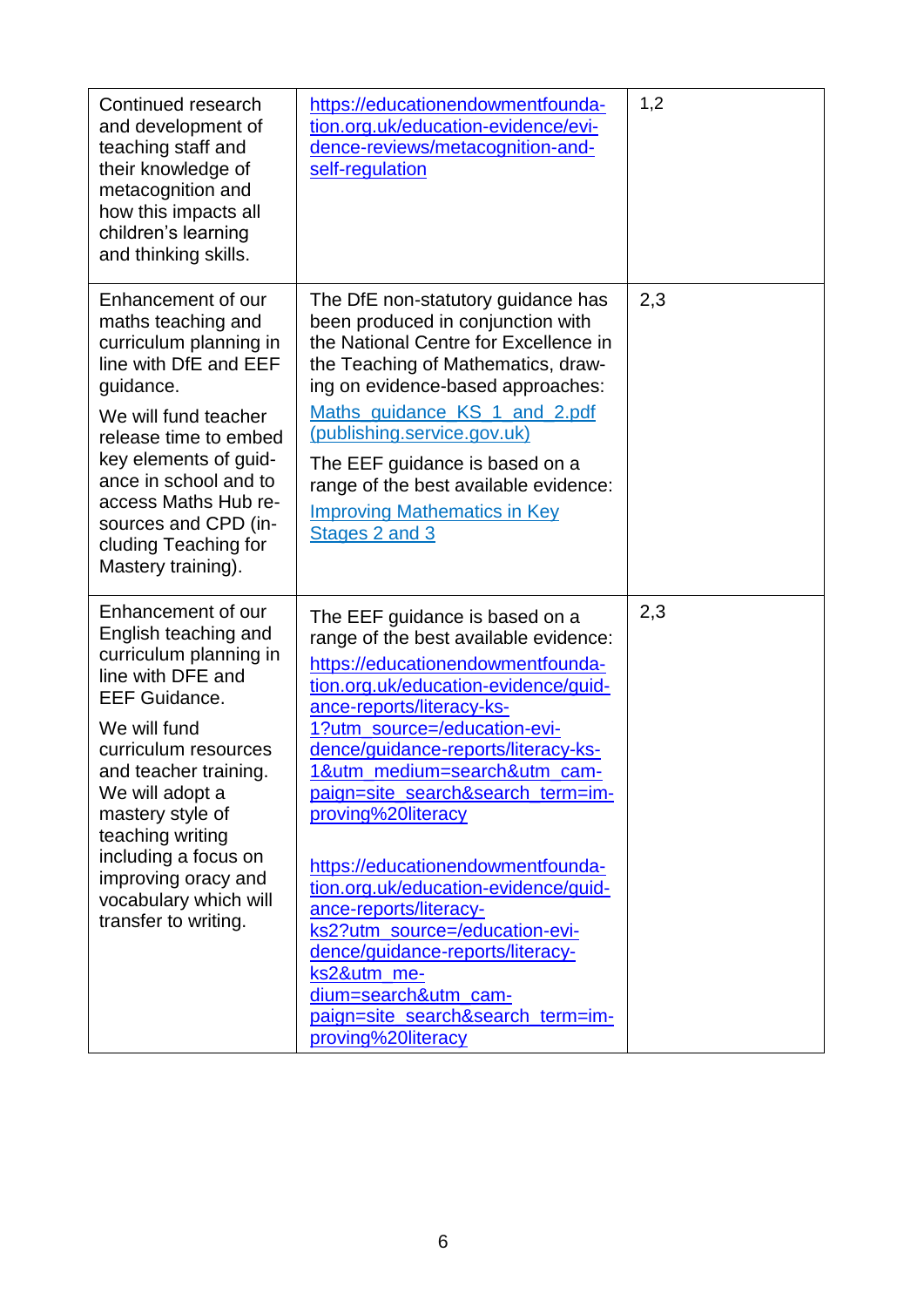## **Targeted academic support (for example, tutoring, one-to-one support structured interventions)**

Budgeted cost: £ *5,155*

| <b>Activity</b>                                                                                                                                                                                                                                                                                                                                                     | Evidence that supports this approach                                                                                                                                                                                                                                                                                                                                              | <b>Challenge</b><br>number(s)<br>addressed |
|---------------------------------------------------------------------------------------------------------------------------------------------------------------------------------------------------------------------------------------------------------------------------------------------------------------------------------------------------------------------|-----------------------------------------------------------------------------------------------------------------------------------------------------------------------------------------------------------------------------------------------------------------------------------------------------------------------------------------------------------------------------------|--------------------------------------------|
| Daily reading &<br>phonics<br>interventions for<br>targeted pupils<br>across KS1 & 2.                                                                                                                                                                                                                                                                               | Phonics approaches have a strong<br>evidence base indicating a positive<br>impact on pupils, particularly from<br>disadvantaged backgrounds. Targeted<br>phonics interventions have been shown<br>to be more effective when delivered as<br>regular sessions over a period up to 12<br>weeks:<br><b>Phonics   Toolkit Strand   Education</b><br><b>Endowment Foundation   EEF</b> | 5                                          |
| <b>ELSA</b> support for<br>pupils' wellbeing,<br>self-regulation, self-<br>esteem and<br>resilience.                                                                                                                                                                                                                                                                | https://www.ons.gov.uk/peoplepopula-<br>tionandcommunity/wellbeing/articles/chil-<br>drensviewsonwellbeingandwhatmakesahap-<br>pylifeuk2020/2020-10-02                                                                                                                                                                                                                            | 1                                          |
| Engaging with the<br><b>School Tutoring Pro-</b><br>gramme to provide a<br>blend of tuition,<br>mentoring and<br>school-led tutoring<br>for pupils whose<br>education has been<br>most impacted by<br>the pandemic. A<br>significant<br>proportion of the<br>pupils who receive<br>tutoring will be<br>disadvantaged,<br>including those who<br>are high attainers. | Tuition targeted at specific needs and<br>knowledge gaps can be an effective<br>method to support low attaining pupils<br>or those falling behind, both one-to-one:<br>One to one tuition   EEF (educationen-<br>dowmentfoundation.org.uk)<br>And in small groups:<br><b>Small group tuition   Toolkit Strand  </b><br><b>Education Endowment Foundation</b><br>EEF               | $\overline{2}$                             |
| Train reception staff<br>in NELI as a<br>language<br>intervention,<br>children in year R/1<br>for 2022-25 intakes.                                                                                                                                                                                                                                                  | Oral language interventions can have a<br>positive impact on pupils' language<br>skills. Approaches that focus on<br>speaking, listening and a combination of<br>the two show positive impacts on<br>attainment:<br>Oral language interventions   EEF<br>(educationendowmentfoundation.org.uk)                                                                                    | 3                                          |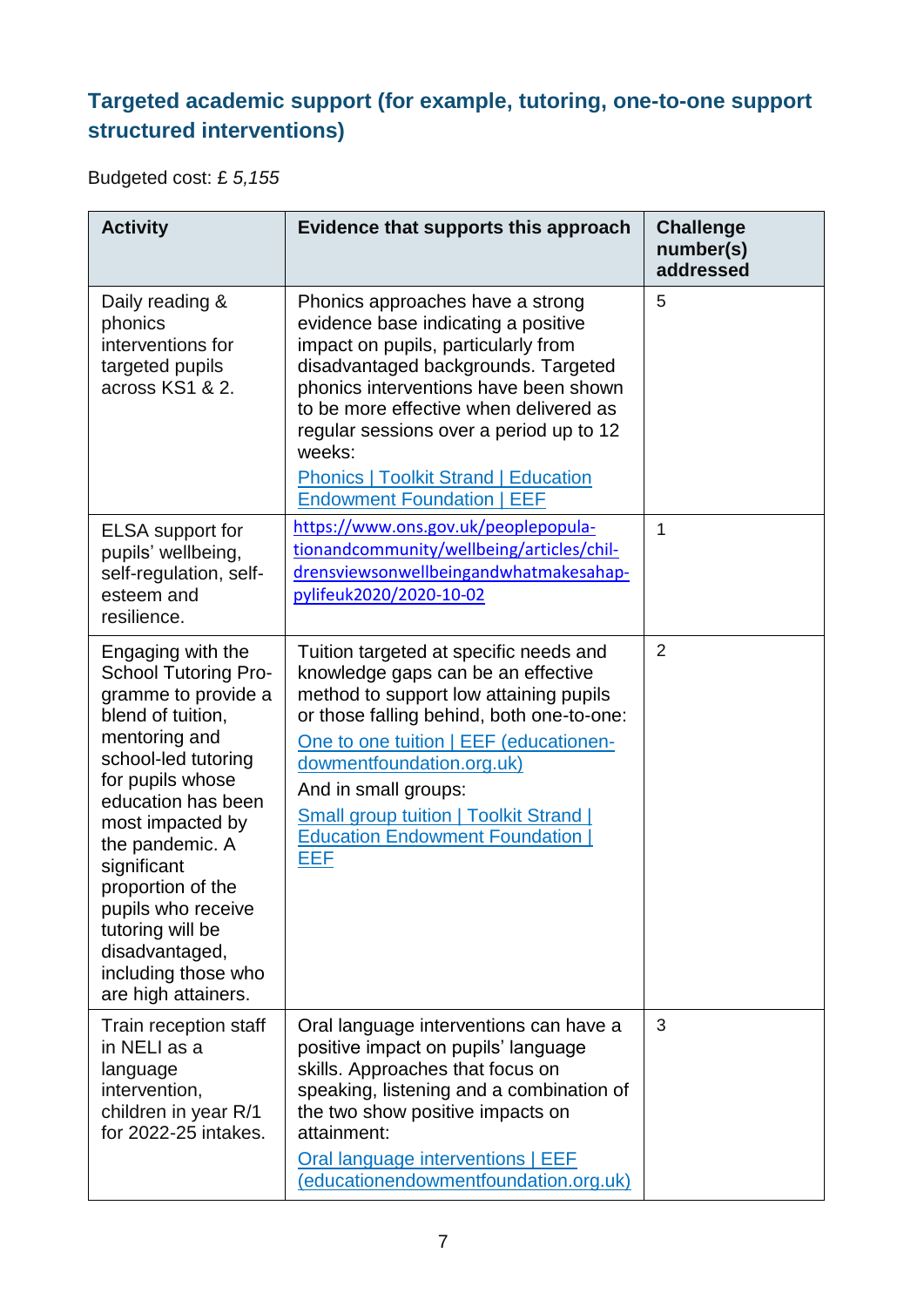### **Wider strategies (for example, related to attendance, behaviour, wellbeing)**

Budgeted cost: £ *415*

| <b>Activity</b>                                                                                                                                                                                                                        | Evidence that supports this approach                                                                                                                                           | <b>Challenge</b><br>number(s)<br>addressed |
|----------------------------------------------------------------------------------------------------------------------------------------------------------------------------------------------------------------------------------------|--------------------------------------------------------------------------------------------------------------------------------------------------------------------------------|--------------------------------------------|
| Whole staff training<br>on behaviour<br>management and<br>anti-bullying<br>approaches with the<br>aim of developing<br>our school ethos and<br>improving behaviour<br>across school in line<br>with Therapeutic<br>Behaviour Approach. | Both targeted interventions and<br>universal approaches can have positive<br>overall effects:<br><b>Behaviour interventions   EEF</b><br>(educationendowmentfoundation.org.uk) | 1                                          |
| <b>Embedding principles</b><br>of good practice set<br>out in the DfE's<br><b>Improving School</b><br>Attendance advice.                                                                                                               | The DfE guidance has been informed by<br>engagement with schools that have<br>significantly reduced levels of absence<br>and persistent absence.                               | $\overline{4}$                             |
| This will involve<br>training and release<br>time for staff to<br>develop and<br>implement new<br>procedures and<br>appointing<br>attendance/support<br>officers to improve<br>attendance.                                             |                                                                                                                                                                                |                                            |

### **Total budgeted cost: £ 15,570**

Inc money sourced £2,345 from external trust fund to support ELSA for 1 academic year.